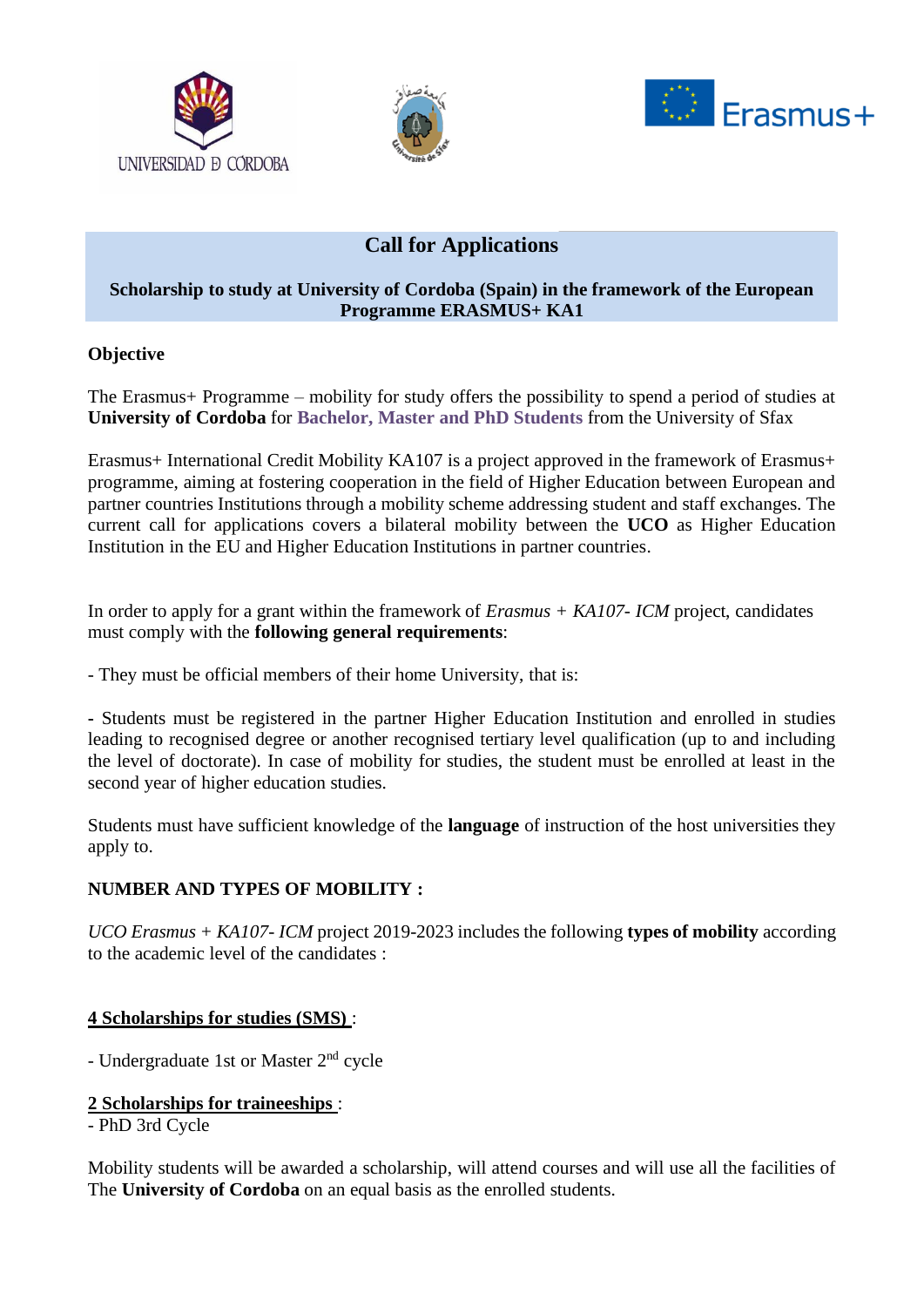





### **DURATION OF THE MOBILITIES**

- Undergraduate 1st or Master 2nd cycle **: 05 months** 

**-** PhD 3rd cycle**: 03 months** 

### **Fields of Education and Training**

**Languages (0230) Law (0421) Business and administration, (code 0410) Biological and related sciences, (code 0510) Environmental Sciences, (code 0521) Information and Communication Technologies (ICTs), (code 0610) Electronics and automation, (code 0714) Manufacturing and processing, (code 0720) Agriculture, (code 0810).**

Course catalogue in English:

**<http://www.uco.es/internacional/extranjeros/en/courses#courses>**

Academic calendar and further information about the UCO and the Erasmus Programme is to be found at **<http://www.uco.es/internacional/extranjeros/en/documents-erasmus-action-ka107>**

### **AMOUNT OF GRANTS**

The Erasmus+ for study scholarships are contributions to support living costs in the hosting country. The scholarship for Spain is of **850 €** per month for students.

A supplementary sum will cover the travel costs (275  $\epsilon$ ) on the basis of the distance between Sfax and Cordoba according to the European distance calculator: **[http://ec.europa.eu/programmes/erasmus-plus/tools/distance\\_en.htm](http://ec.europa.eu/programmes/erasmus-plus/tools/distance_en.htm)**

#### **Beneficiaries are responsible for:**

- **-** Contracting their travel arrangements.
- Visa expenses.
- Contracting insurance cover.

### **Conditions and procedures**

*General conditions for admittance*